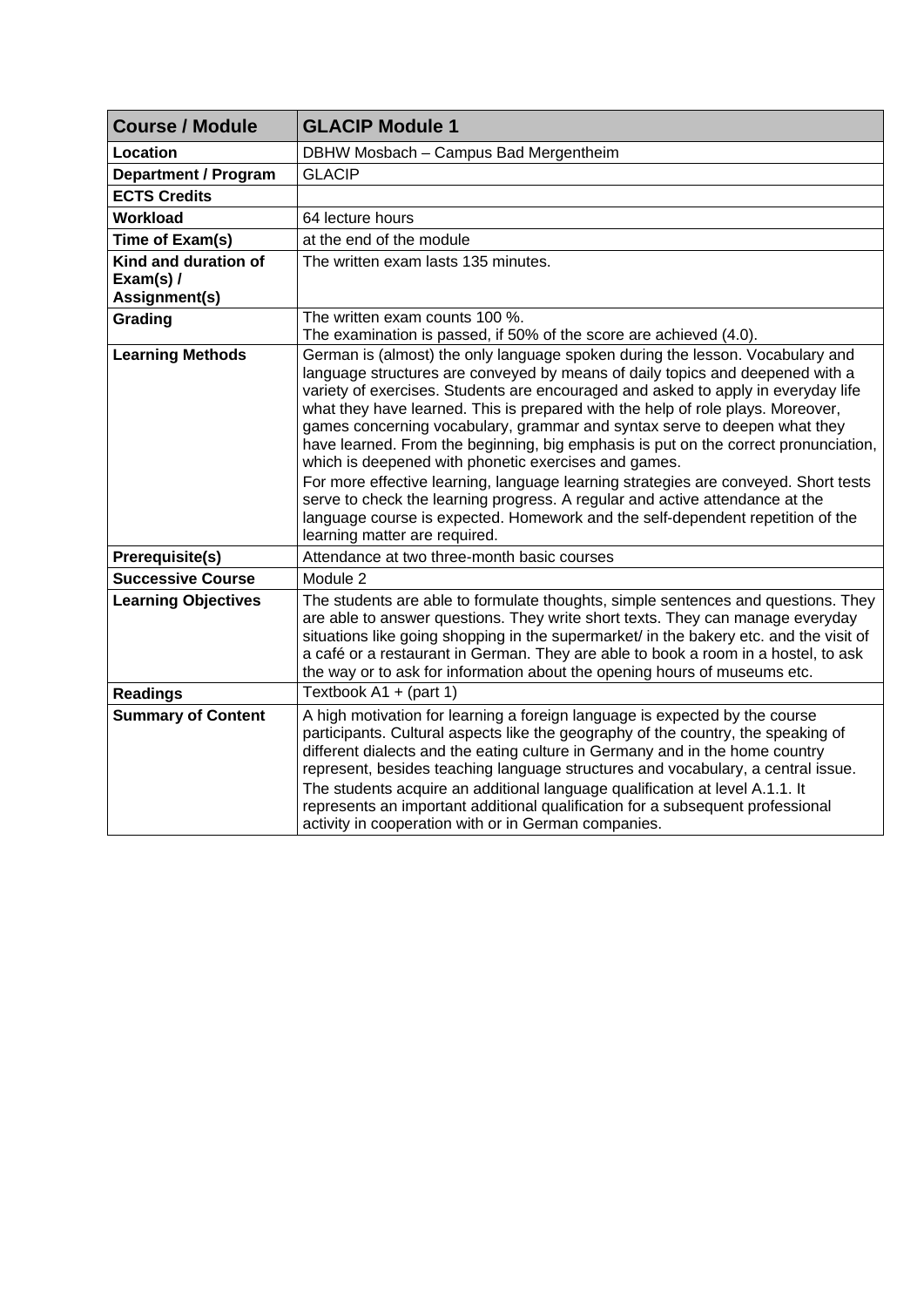| <b>Course / Module</b>                                    | <b>GLACIP Module 2</b>                                                                                                                                                                                                                                                                                                                                                                                                                                                                                                                                                                                                                                                                                                                                                                                                                                 |
|-----------------------------------------------------------|--------------------------------------------------------------------------------------------------------------------------------------------------------------------------------------------------------------------------------------------------------------------------------------------------------------------------------------------------------------------------------------------------------------------------------------------------------------------------------------------------------------------------------------------------------------------------------------------------------------------------------------------------------------------------------------------------------------------------------------------------------------------------------------------------------------------------------------------------------|
| Location                                                  | DBHW Mosbach - Campus Bad Mergentheim                                                                                                                                                                                                                                                                                                                                                                                                                                                                                                                                                                                                                                                                                                                                                                                                                  |
| <b>Department / Program</b>                               | <b>GLACIP</b>                                                                                                                                                                                                                                                                                                                                                                                                                                                                                                                                                                                                                                                                                                                                                                                                                                          |
| <b>ECTS Credits</b>                                       |                                                                                                                                                                                                                                                                                                                                                                                                                                                                                                                                                                                                                                                                                                                                                                                                                                                        |
| Workload                                                  | 64 lecture hours                                                                                                                                                                                                                                                                                                                                                                                                                                                                                                                                                                                                                                                                                                                                                                                                                                       |
| Time of Exam(s)                                           | at the end of the module                                                                                                                                                                                                                                                                                                                                                                                                                                                                                                                                                                                                                                                                                                                                                                                                                               |
| Kind and duration of<br>Exam(s) $\prime$<br>Assignment(s) | The written exam lasts 135 minutes.                                                                                                                                                                                                                                                                                                                                                                                                                                                                                                                                                                                                                                                                                                                                                                                                                    |
| Grading                                                   | The written exam counts 100 %.<br>The examination is passed, if 50% of the score are achieved (4.0).                                                                                                                                                                                                                                                                                                                                                                                                                                                                                                                                                                                                                                                                                                                                                   |
| <b>Learning Methods</b>                                   | German is the only language spoken during the lesson. Vocabulary and language<br>structures are conveyed by means of daily topics and deepened with a variety of<br>exercises. Students are encouraged and asked to apply in everyday life what they<br>have learned. This is prepared with the help of role plays. Moreover, games<br>concerning vocabulary, grammar and syntax serve to deepen what they have<br>learned. A big emphasis is put on the correct pronunciation, which is deepened with<br>phonetic exercises and games.<br>The students prepare presentations about self-chosen topics and present them in a<br>plenum.<br>Short tests serve to check the learning progress. A regular and active attendance at<br>the language course is expected. Homework and the self-dependent repetition of<br>the learning matter are required. |
| <b>Prerequisite(s)</b>                                    | Attendance at the course GLACIP module 1                                                                                                                                                                                                                                                                                                                                                                                                                                                                                                                                                                                                                                                                                                                                                                                                               |
| <b>Successive Course</b>                                  | Module 3                                                                                                                                                                                                                                                                                                                                                                                                                                                                                                                                                                                                                                                                                                                                                                                                                                               |
| <b>Learning Objectives</b>                                | The students are able to formulate thoughts, simple and complex sentences and<br>questions. They are able to answer questions referring to the past. They write short<br>texts in the past (use of the perfect).<br>They report on everyday situations like weather, shopping at the weekly market<br>etc., the visit of a café/ restaurant or the short trips at the weekends. They talk<br>about holiday experiences and future travel destinations (use of the future I). They<br>are able to describe their flat/ residential area/ environment and to read flat<br>advertisements as well as to conduct a conversation with the landlord, for example<br>concerning housing problems. Moreover, they learn how to book a doctor's<br>treatment or how to cancel it. They can understand simple news in the media and<br>shortly present them.     |
| <b>Readings</b>                                           | Textbook $A1 + (part 2)$                                                                                                                                                                                                                                                                                                                                                                                                                                                                                                                                                                                                                                                                                                                                                                                                                               |
| <b>Summary of Content</b>                                 | A high motivation for learning a foreign language is expected by the course<br>participants. Cultural aspects like the geography of the country and the speaking of<br>different dialects complement what has been learned in module 1.<br>Moreover, the German culture and mentality, and particularly the region-specific<br>eating culture in Germany represent, besides teaching language structures and<br>vocabulary, a central issue.<br>The students acquire an additional language qualification at level A1 of the<br>European Reference Framework. It represents an important additional qualification<br>for a subsequent professional activity in cooperation with or in German companies.                                                                                                                                                |